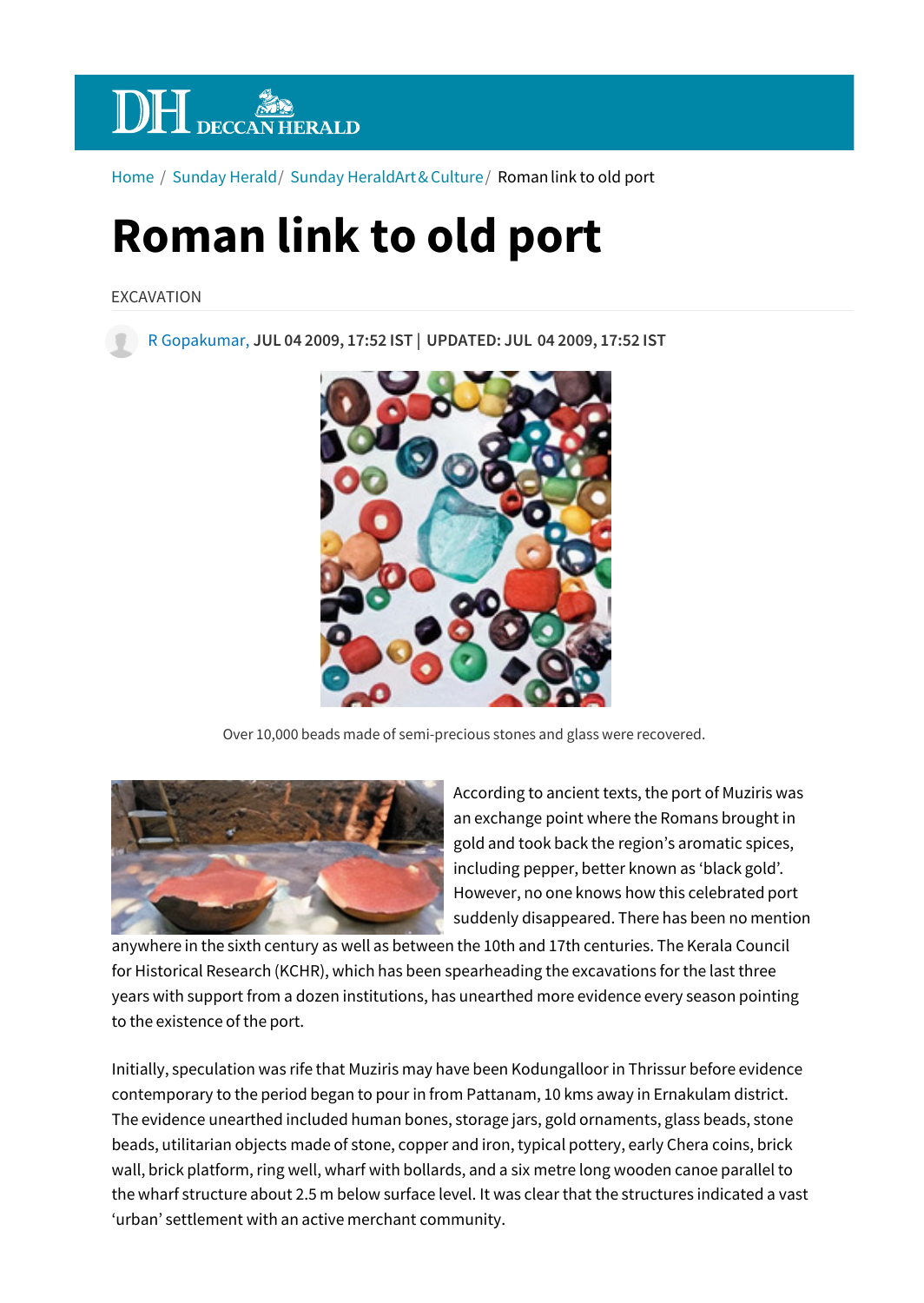

"Even though the verification is still going on, what technically remains to be established is the reach of the port known as Muziris or Muchiri. My inference is that it may have stretched from Chettuva in Thrissur to Kochi," KCHR director P J Cherian, also the project director, told Sunday Herald. The British Association for South Asian Studies (BASAS) has now accepted the formation of an international research group on Pattanam for further studies.

## River course

It was geoarchaeologist K P Shajan, now in UK, who put forward the hypothesis first in 2004, that Muziris could have been located at Pattanam near Paravur on the south of the Periyar rivermouth. Among other things, what led Shajan and his team to Pattanam was clear geological evidence suggesting that the river Periyar had shiedἀ its course from the south to the north over the millennia. The excavations began at the site in 2007 with Cherian as director and V Selvakumar (Tamil University) and Shajan as co-directors. Several trenches were dug up and systematically excavated so as to distinguish each layer / feature / pit/ structure or activity area on the basis of colour, texture and composition. Subsequently, two more seasonal excavations were taken up in 2008 and from March this year.

The excavationists have concluded that the site was first occupied by the indigenous megalithic (Iron Age) people, followed by West Asians and then Romans in the early historic phase. According to Cherian, the Mediterranean connections were explicit from the large quantity of amphora sherds (wine jar), the terra sigillata sherds, cameo blanks and Roman glassware fragments.

In fact, Pattanam has yielded the largest number of Roman amphora sherds (over 1000) than any other site in the Indian Ocean rim. "The West Asian links are evident from ceramics such as storage jars from Saudi Arabia and Mesopotamia, 'torpedo' jars and Turquoise Glazed Pottery (TGP) dating from the Parthian or Sassanian periods and possibly later," he said.

A variety of ecofacts, including pepper, cardamom and rice was also discovered. The evidences further point to the possibility that site had the benefit of the services of a large number of artisans and technicians but not necessarily residing there. The archaeologists believe that the site might have been first occupied by indigenous population around 1000 BC and continued to be active till the 10th century AD.



Accelerator Mass Spectrometry Radio Carbon analysis done by Bhubaneswar's Institute of Physics of the charcoal and wood samples from the Iron Age layer and wharf contexts have determined their antiquity as first millennium BC.